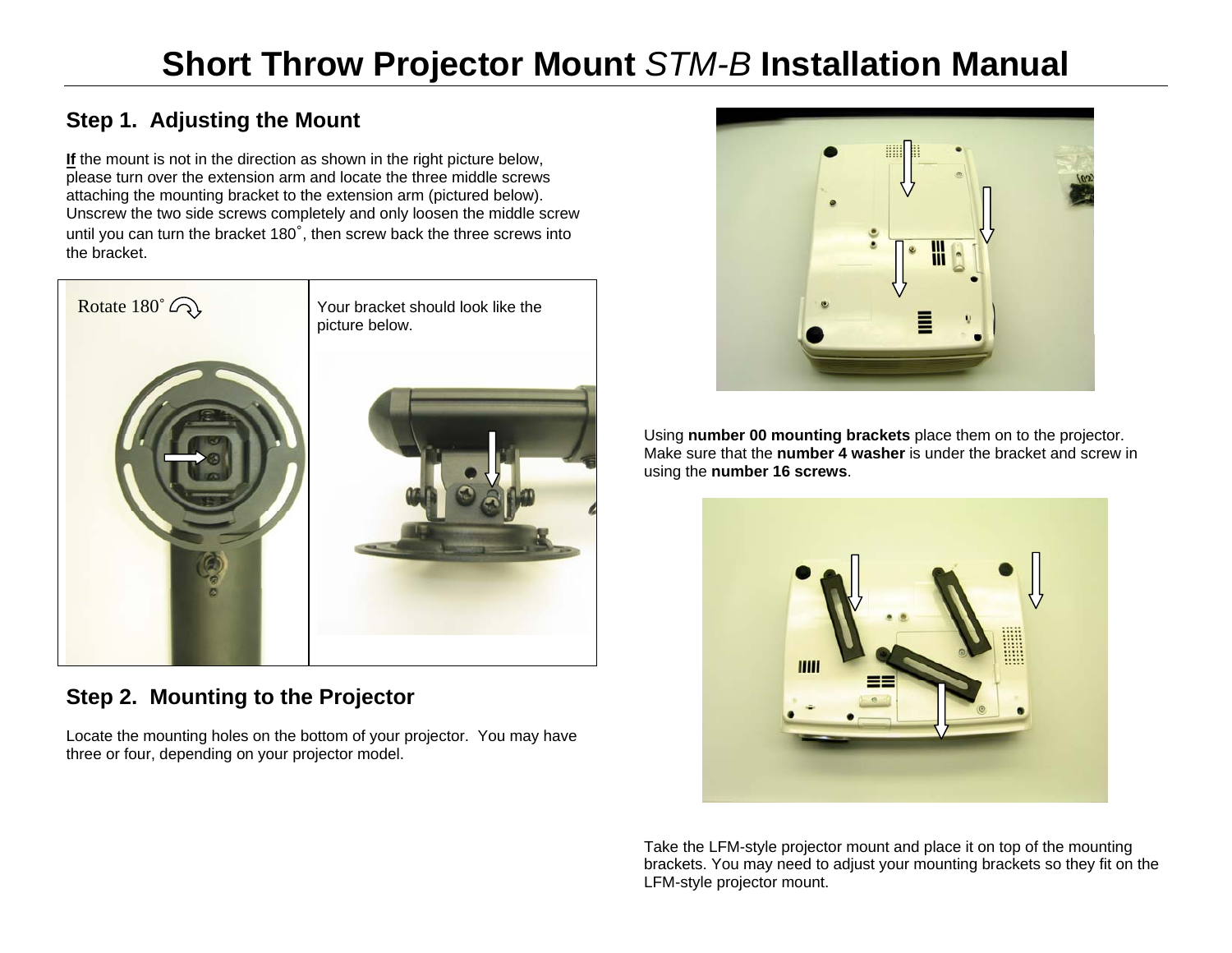

Place the **number 5 square nut** under the mounting brackets and screw in using the **number 2 long hex screws**.



#### **Step 3. Mounting the Short Throw Projector Mount to the wall**

Attach the extension arm with the LFM-style projector mount to the wall plate using the **number 8 screws** and **number 9 lock nuts**.





Attach the wall plate to the wall by using the **number 3 washers** and the **number 1 woodscrews**.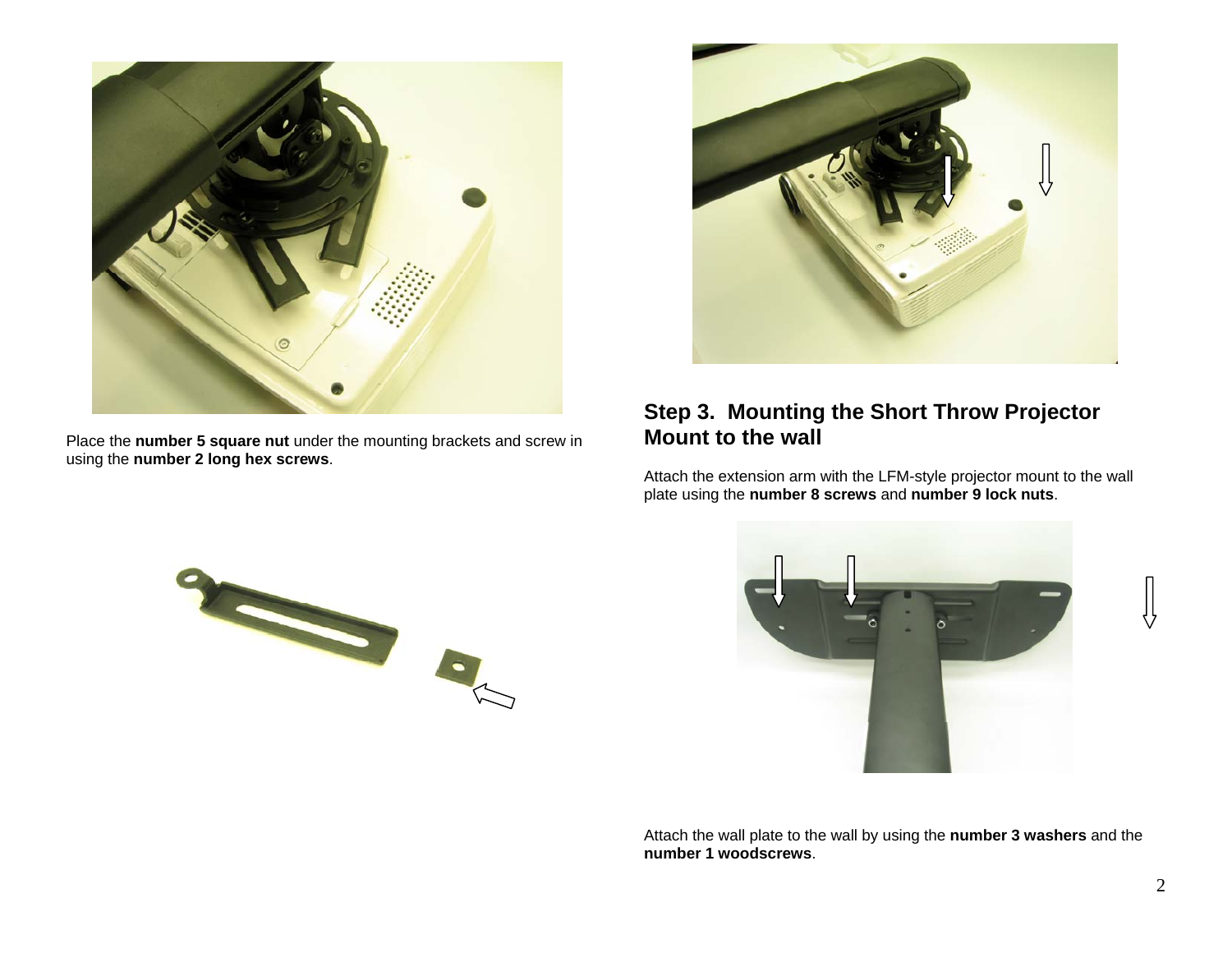

## **Finished Installation**



# **Included Hardware List**

| Part# | <b>Item</b>                                 |
|-------|---------------------------------------------|
| 00    | Mounting Brackets x4, Extension Brackets x4 |
| 01    | <b>Wood Screw</b>                           |
| 02    | Long Hex Screw (M6 x 12mm)                  |
| 03    | Medium Flat Washer                          |
| 04    | <b>Small Flat Washers</b>                   |
| 05    | <b>Square Nut</b>                           |
| 06    | M4 Allen Wrench                             |
| 07    | M6 Allen Wrench                             |
| 08    | Phillips Screw (M6 x 8mm)                   |
| 09    | <b>Lock Nuts</b>                            |
| ---   | ---                                         |
| 11    | M6 (6mm) Philips Screw                      |
| 12    | M5 (5mm) Philips Screw                      |
| 13    | M4 (4mm) Long Philips Screw                 |
| 14    | M4 (4mm) Short Philips Screw                |
| 15    | M3 (3mm) Long Philips Screw                 |
| 16    | M3 (3mm) Short Philips Screw                |
| 17    | M2.5/2.6 (2.5mm) Philips Screw              |